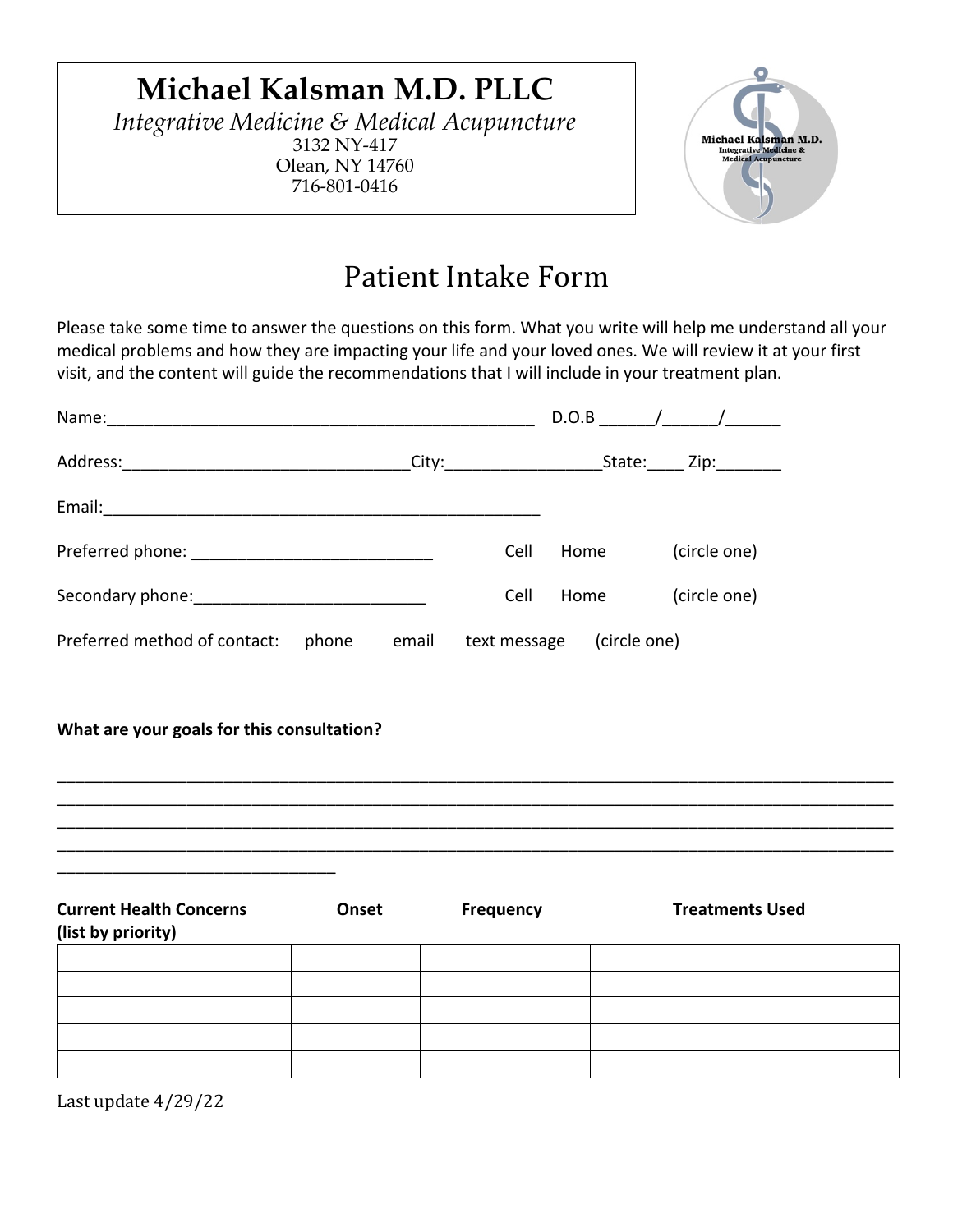## **Other Past Medical History (significant illnesses, hospitalizations, etc)**

| Problem | When | Comments |
|---------|------|----------|
|         |      |          |
|         |      |          |
|         |      |          |
|         |      |          |
|         |      |          |
|         |      |          |
|         |      |          |
|         |      |          |

#### **Past Surgical History**

| Procedure | Date | Complications | Painful Scar? (y/n) |
|-----------|------|---------------|---------------------|
|           |      |               |                     |
|           |      |               |                     |
|           |      |               |                     |
|           |      |               |                     |
|           |      |               |                     |

### **Allergies (include medication, food and environmental)**

| Item | <b>Reaction and Severity</b> |
|------|------------------------------|
|      |                              |
|      |                              |
|      |                              |
|      |                              |
|      |                              |

## **Current Medications (please list OTC, herbals and supplements). You may attach a list.**

| Medication | Dosage | Date started | Reason |
|------------|--------|--------------|--------|
|            |        |              |        |
|            |        |              |        |
|            |        |              |        |
|            |        |              |        |
|            |        |              |        |
|            |        |              |        |
|            |        |              |        |
|            |        |              |        |
|            |        |              |        |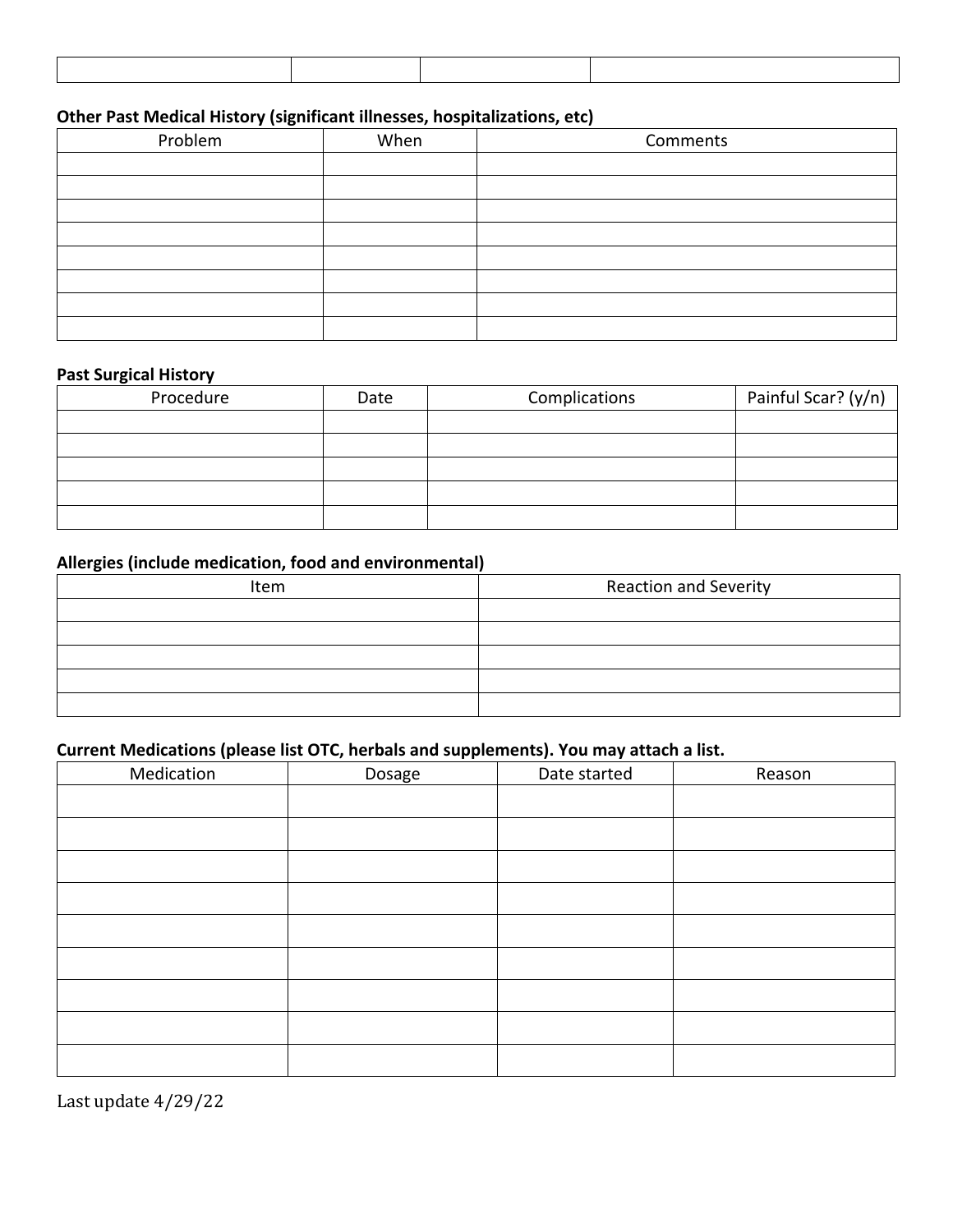#### **Family History**

| Relationship | <b>Medical History</b> |
|--------------|------------------------|
|              |                        |
|              |                        |
|              |                        |
|              |                        |

# **LIFESTYLE REVIEW**

#### **SLEEP:**

How many hours on average do you sleep every night? \_\_\_\_\_\_\_\_\_\_\_\_\_\_\_\_\_\_\_\_\_\_\_\_\_\_\_\_\_<br>Do you have problems falling asleep? Yes / No Staying asleep? Yes / No Do you have problems falling asleep? Yes / No Do you feel rested upon awakening? Yes / No Do you dream routinely? Yes / No

#### **EXERCISE**:

| Activity | Days per week | Time/distance | Intensity |
|----------|---------------|---------------|-----------|
|          |               |               |           |
|          |               |               |           |
|          |               |               |           |

### **ALCOHOL:**

|                                                       |  | How many alcoholic drinks to you have in a typical week? (1 drink = 5 ounces wine, 12 ounces beer, 1.5 ounces |
|-------------------------------------------------------|--|---------------------------------------------------------------------------------------------------------------|
| spirits) circle one                                   |  |                                                                                                               |
|                                                       |  | None 1-3 4-6 7-10 more than 10                                                                                |
| Do you every feel the need to cut down? Yes / No      |  |                                                                                                               |
| Do you ever feel guilty about your drinking? Yes / No |  |                                                                                                               |
|                                                       |  | If you do not currently drink, do you have a past history of problem drinking? Yes / No                       |
| <b>SMOKING:</b>                                       |  |                                                                                                               |
|                                                       |  |                                                                                                               |
| __________ (former smokers please answer)             |  | In total how long have (did) you smoked? _________ and on average how much per day over that time?            |
|                                                       |  | Have you tried quitting in the past? Yes / No. If so, what is the longest time period?______                  |
|                                                       |  | Do you have exposure to second-hand smoke (or have you in the past)? Yes / No                                 |
| <b>OTHER SUBSTANCE USE:</b>                           |  |                                                                                                               |
|                                                       |  | Do you use other substances such as cannabis, cocaine or other social drugs? Yes / No                         |
|                                                       |  |                                                                                                               |
| <b>NUTRITION:</b>                                     |  |                                                                                                               |

Do you currently follow any special diets or nutritional programs? \_\_\_\_\_\_\_\_\_\_\_\_\_\_\_\_\_\_\_\_\_\_\_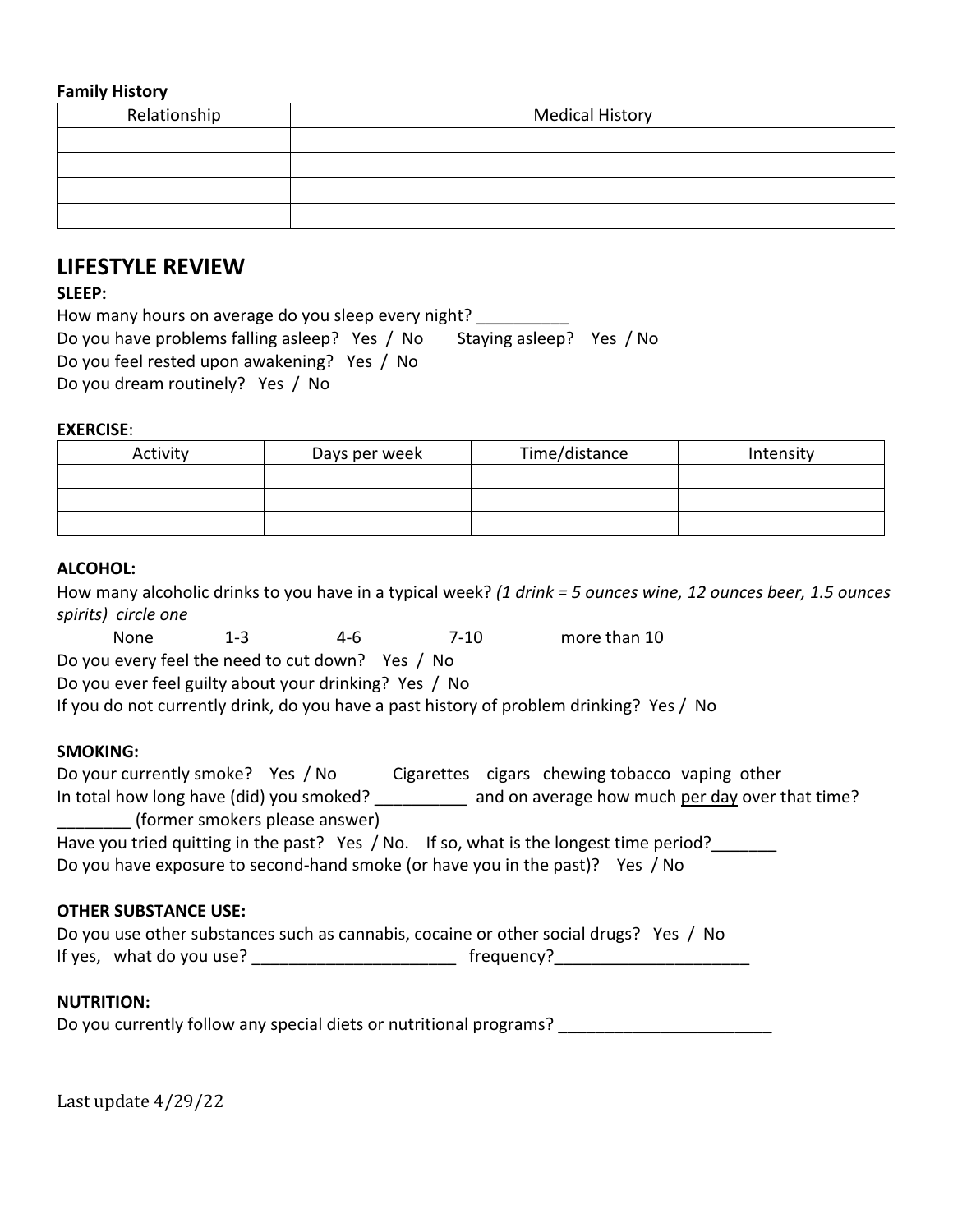| Do you have sensitivities to certain foods? Yes / No                                                                                                                             |
|----------------------------------------------------------------------------------------------------------------------------------------------------------------------------------|
| How many times to do you eat out in a given week?                                                                                                                                |
| How many servings of fruit do you eat/drink each day? ____________ (Serving = 1 small piece of fruit, 1/2 cup of<br>juice, 1/2 cup canned or chopped fruit, 1/4 cup dried fruit) |
| How many servings of vegetables do you eat/drink each day? ________) (Serving = $1/2$ cup raw or cooked, 1 cup<br>fresh, green leafy vegetables, 1/4 cup dried or 1 small piece) |
| How would you describe your relationship with food?                                                                                                                              |
|                                                                                                                                                                                  |
|                                                                                                                                                                                  |
| Please list what you would eat in a typical day:                                                                                                                                 |
|                                                                                                                                                                                  |
|                                                                                                                                                                                  |
|                                                                                                                                                                                  |
|                                                                                                                                                                                  |
| ,我们就会在这里的人,我们就会在这里的人,我们就会在这里的人,我们就会在这里,我们就会在这里的人,我们就会在这里的人,我们就会在这里的人,我们就会在这里,我们就                                                                                                 |
|                                                                                                                                                                                  |
| <b>SOCIAL HISTORY</b>                                                                                                                                                            |
| <b>WORK / ENVIRONMENT:</b>                                                                                                                                                       |
| Do you feel there are issues at work that impact your health / well-being? Yes / No If so, what?                                                                                 |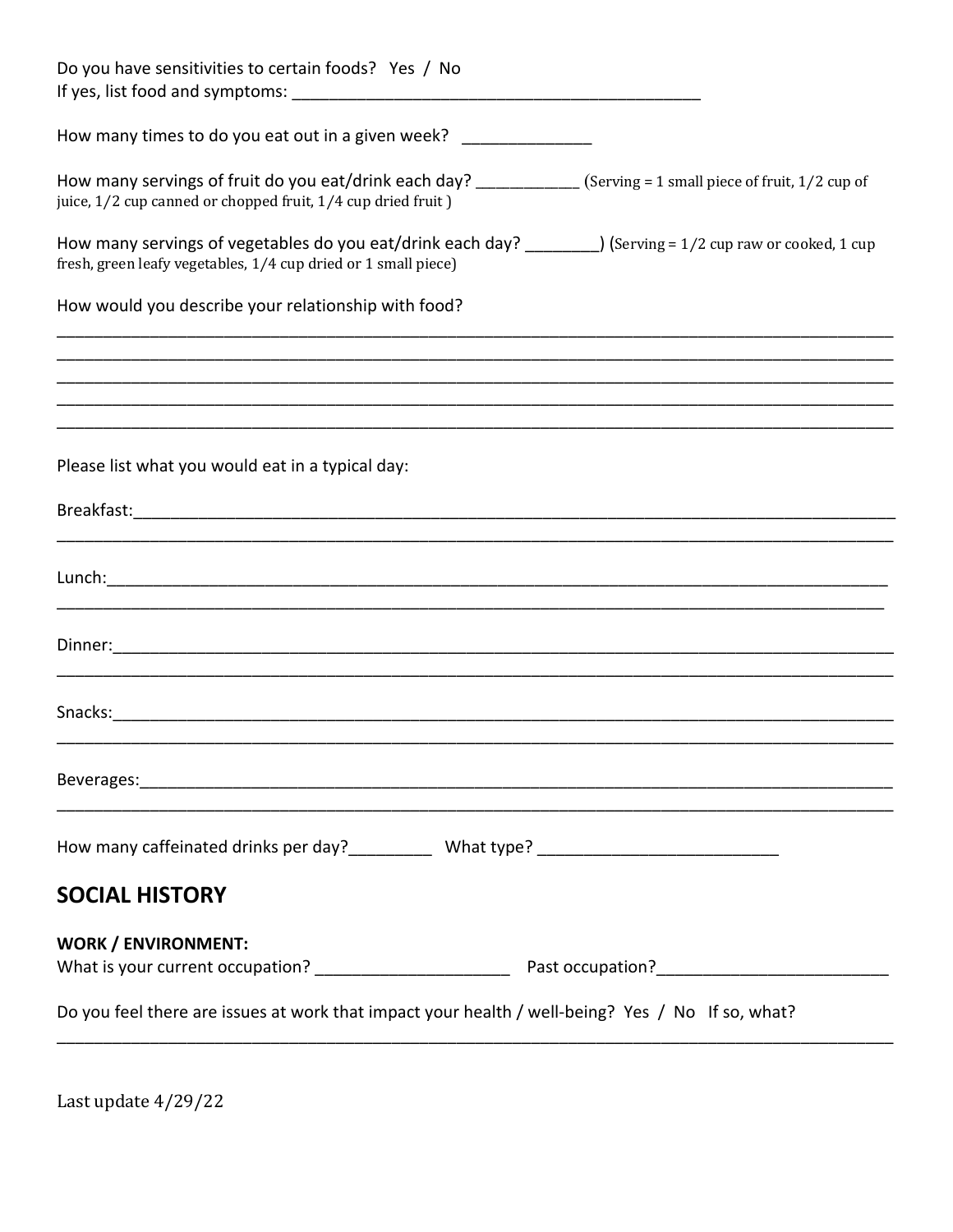Do you have any current or past exposures to possible environmental toxins? If so, explain:

\_\_\_\_\_\_\_\_\_\_\_\_\_\_\_\_\_\_\_\_\_\_\_\_\_\_\_\_\_\_\_\_\_\_\_\_\_\_\_\_\_\_\_\_\_\_\_\_\_\_\_\_\_\_\_\_\_\_\_\_\_\_\_\_\_\_\_\_\_\_\_\_\_\_\_\_\_\_\_\_\_\_\_\_\_\_\_\_\_\_

| HOME:                                                                                                                                                                                                                                         |  |
|-----------------------------------------------------------------------------------------------------------------------------------------------------------------------------------------------------------------------------------------------|--|
|                                                                                                                                                                                                                                               |  |
| Do you have resources for emotional support? Yes _____ No______ (Check all that apply)                                                                                                                                                        |  |
| Spouse/Partner _____Family ______Friends _______Religious/Spiritual ______Pets ___Other: __________                                                                                                                                           |  |
| Do you have concerns about your current financial or housing situation? Yes / No If so, please explain:                                                                                                                                       |  |
|                                                                                                                                                                                                                                               |  |
|                                                                                                                                                                                                                                               |  |
| <b>STRESS:</b><br>Little Mod<br>Extreme<br>How much do you feel stress impacts your daily well-being / health?<br>$1 \t2 \t3 \t4$<br>5                                                                                                        |  |
| How much stress do the following issues cause you? (Little=1 extreme = $5$ )<br>family relationships work finances health other<br>Have you ever been a victim of abuse or significant trauma? Yes / No If yes, please if you are comfortable |  |
|                                                                                                                                                                                                                                               |  |
|                                                                                                                                                                                                                                               |  |
| Have you ever tried any of the following? (circle any) Meditation Therapy Yoga/Tai Chi Hypnosis<br>Biofeedback Breathing exercises Prayer Other: 2008 Contract Contract Prayer Other:                                                         |  |
|                                                                                                                                                                                                                                               |  |
| <b>OTHER THERAPIES:</b><br>What past experiences do you have with alternative and complementary medicine? _______________________________                                                                                                     |  |